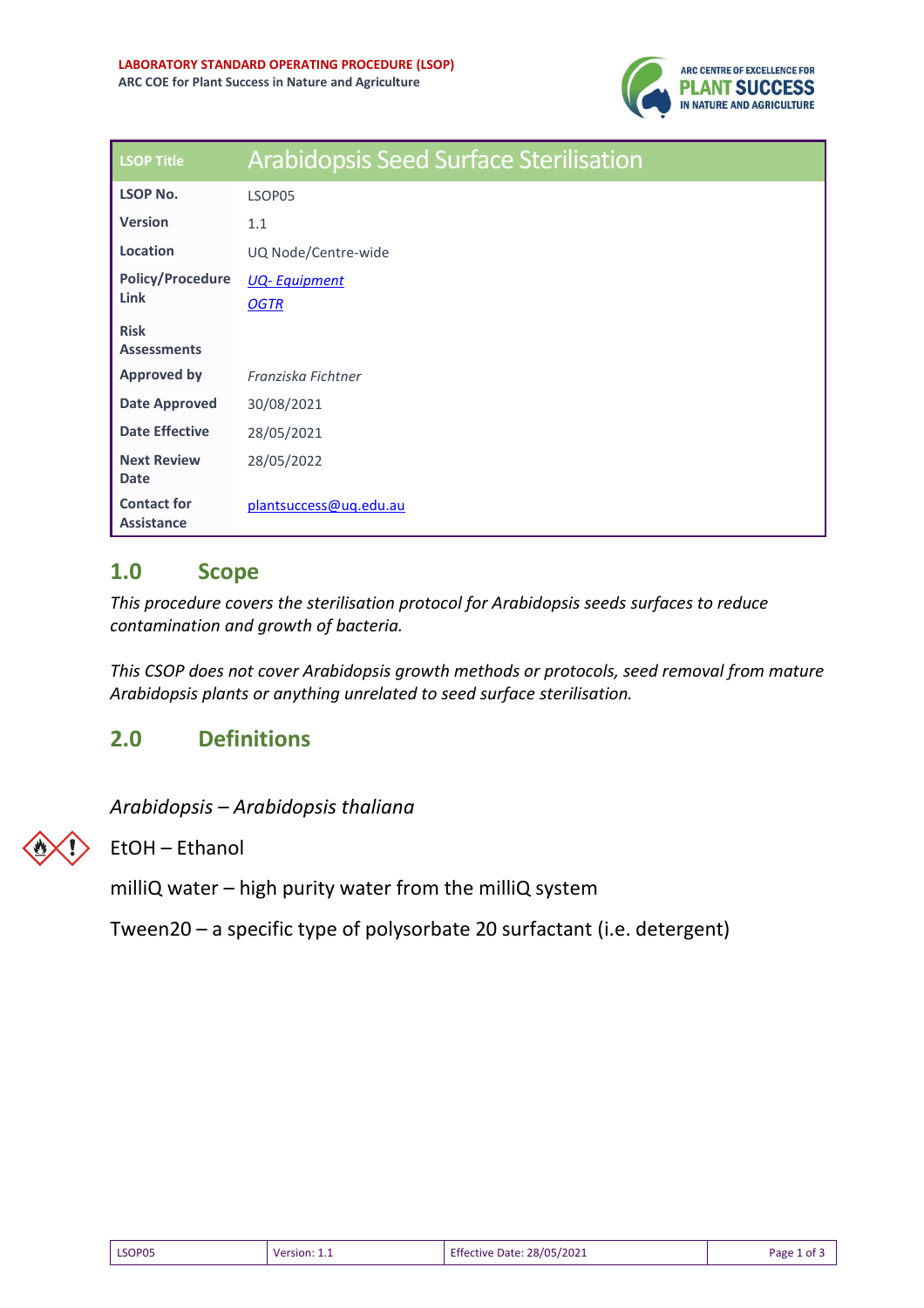

## **3.0 Materials and Equipment**

- 1. Eppendorf tube
- 2. Falcon tube
- 3. Pencil



- 4. Bleach
- 5. Distilled water
- 6. Tween20



- 7. Ethanol
- 8. Pipette
- 9. Centrifuge
- 10. Laminar Flow

### **4.0 Prescribed Actions**

- 1. Decant *Arabidopsis* seeds into Eppendorf tubes, labeled with pencil (doesn't wash off in ethanol)
- 2. Make sterilizing solution (must be made fresh each time) in a falcon tube as follows:
	- a. 25 mL bleach (12.5% strength; kept under sink)
	- b. 25 mL distilled water
	- c. Drop of Tween20 (dispense drop using a 200uL pipette)
	- d. Invert to mix.



| ٠ |
|---|
|   |

| LSOP05 | Version: | <b>Effective Date: 28/05/2021</b> | $\sim$<br>Page 2<br>` ot ≒ |
|--------|----------|-----------------------------------|----------------------------|
|        |          |                                   |                            |